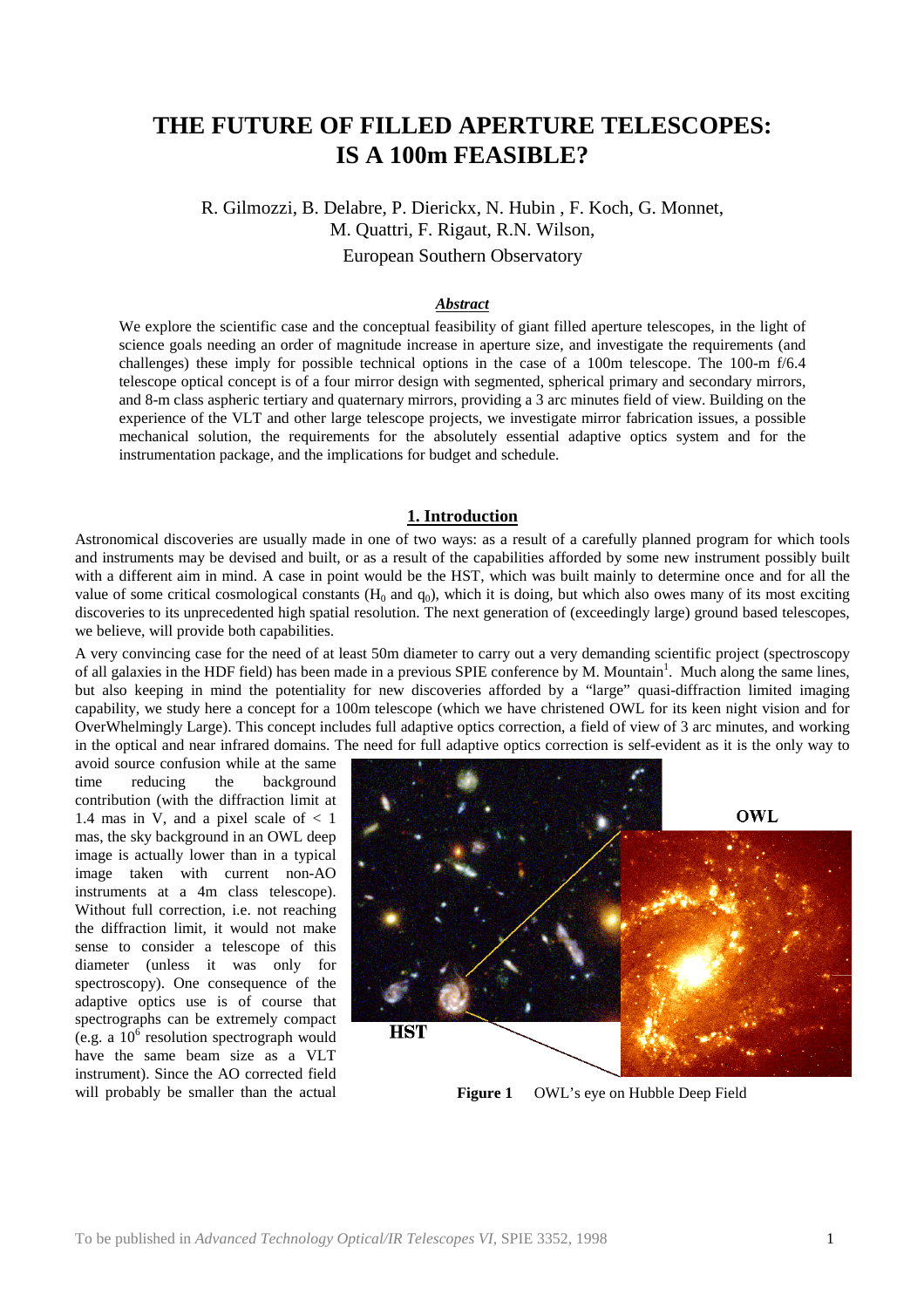field of view (but see §4 for a more optimistic view on this), the remaining focal plane could be paved with parallel instruments, either lower resolution imagers, or 3D spectrographs or a suite of tilted Fabry-Perot imagers<sup>2</sup>: the latter, in particular, could offer a relatively low-cost way to get simultaneous data cubes over most of the telescope field, with 40 wavelength bins and a maximum spectral resolution of  $\sim$ 750.

We have constructed an imaging simulator for OWL and used it to determine the expected performance under various conditions. The ingredients are the input PSF, the optics characteristics of both OWL and a focal enlarger camera, the properties of the detector (assuming multiple readouts to avoid CR contamination and reduce the effects of saturation from bright stars -- bright meaning here brighter than  $V=26$ : this will have implications on the choice of 'deep' fields to be observed as one should avoid areas with too many such stars; on the other side, the field of view will be some tens of arc seconds and areas of such size without stars that bright are easily found). Figure 2 shows the result of one simulation in the case of a V=35 point source and an integration time of 1 hour in the case of full adaptive optics correction.

Using the simulator we have determined that for a theoretically achievable Strehl ratio of 0.5 at optical wavelengths, the limiting magnitude for point sources would be V=38 in 10h. This would allow, among other things, the study of Cepheids out to a distance modulus >43 (i.e. to  $z \approx 0.8$  thus affording the measurement of H -- *not* Ho -- unencumbered by *local* effects; note that confusion will start affecting the results about there as we are about 100 times further than Virgo with a



**Figure 2.** 60 minutes exposure on a V=35 point source

resolution about 100 times better than HST), the study of *any* supernova at redshifts <10 (!), to image 1  $M_{\odot}$ stars in Virgo, WDs in M31, brown dwarfs in the LMC etc. A great contribution to the 'known' problems would be, we believe, in the area of the star formation history of the Universe, now based on comparisons between models and integrated properties of galaxies, but which would become a matter of *counting* (and of course studying, see fig 1) the number of HII regions and/or O stars in galaxies at high redshift imaged in the near IR at resolutions of 2-3 mas (an *individual* O5 star would be detectable in 10h at  $z \ge 2$ ). At even higher redshifts, the star formation history would be deduced by the statistics of Type II SNe, since OWL would be able to see the redshifted blue or ultraviolet light (where they are brightest) from all of them below  $z = 10$ .

In the nearer Universe, OWL would permit the imaging of the surface of stars, "promoting" them from points to objects, determine the luminosity function of brown dwarfs in the Galaxy and the LMC, shed light on the baryon contribution to the missing mass, image extrasolar planetary systems while also affording the spectroscopic search for biospheres, analyze rapid variability phenomena (here the gain on current telescopes is enormous as the power spectrum  $P \propto \text{flux}^2$ 

 $\sim D^4$ ), etc. It is not the scope of this paper to explore in detail what OWL would be able to do. However, many of the scientific results hinted at here can only be achieved with a filled aperture telescope of at least 100m diameter (in particular the "detailed" cosmology and the study of SNe at redshift  $< 10$ ).

One question that often arises when discussing large filled aperture telescopes is whether an interferometric array would achieve the same results. Granted that the resolution can be equaled by interferometry (or indeed surpassed for larger baselines), the sheer collecting power of a 100m telescope (with an area 10 times that of *every* optical telescope ever built put together) cannot be matched for a similar capital investment. Indeed, as pointed out e.g. by Mountain<sup>1</sup> or the NGST report<sup>3</sup>, the efficiency of an interferometer is only a few percent compared to >50% for a filled aperture telescope, so reaching comparable magnitudes with interferometry would require collecting areas much bigger than OWL's. To this one should add that the field of view would be much smaller, and that the image quality (in the sense of 'shape' of the PSF which though with a narrow core is very complex, and extended, in interferometry) much worse.

From the above, it is our opinion that doubling the size of the next generation telescope, as done until now, even taking into account the advantages of the improved resolution afforded by adaptive optics (whereby  $S/N \propto D^2$  in the background limit)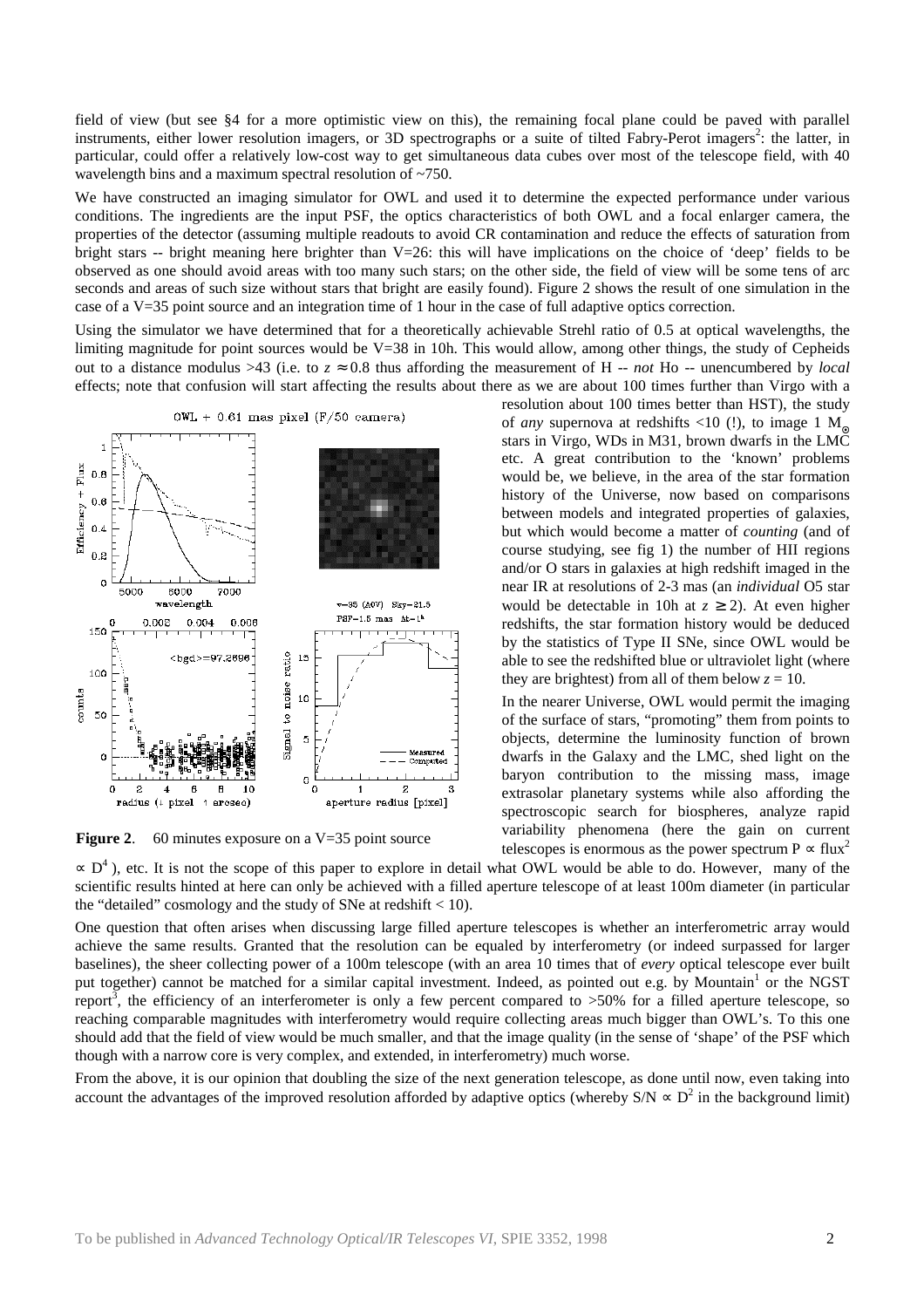does not appear to fit the requirements of the Astronomy of the 21<sup>st</sup> century. We have tried to analyze the possibility of having an order-of-magnitude improvement, in order to try and define the challenges that such a concept would likely entail, to test, in fact, whether we can achieve a design that is conceptually feasible. As a second but still critical requirement, we have set the goal of breaking the "cost law" ( $\propto D^{2.6}$ ) which would otherwise make even a feasible concept into an impossibly expensive one.

We believe that we have succeeded, albeit in a preliminary form, to exclude obvious show-stoppers. We feel fairly confident that the optical design (see §2) provides the required scientific capabilities (relatively wide linear field of view with diffraction limited performance) and that the optics are feasible with the current technology (see §3) at a "reasonable" cost. The challenges still remaining are in the areas of adaptive optics (see §4) although the required improvements for a 100m telescope are not very different than those for telescopes ten times smaller, and in mechanics (see §5) where however our preliminary concepts offer some room for a cautious optimism (though a simple method to cool the gaps between the mirrors to improve the IR sensitivity has not been found yet). The estimated cost of the present concept is in the range of and quite likely less than \$1,000 million.

# **2. Optical design**

The optical design of the 100-m telescope is based on a 4-mirrors concept, with spherical primary and secondary mirrors<sup>4</sup> (figure 3; a VLT unit telescope in its enclosure is shown to approximate scale for reference). The asphericity of the tertiary and quaternary mirrors is moderate and very high, respectively. The telescope focal ratio is 6.36 and the unvignetted field of view 3 arc minutes in diameter. The tertiary and quaternary mirrors are constrained to having diameters of not more than 8.3-m so as to allow these mirrors to be monolithic, glass-ceramics. This constraint has major implications on the available field of view, asphericity of the quaternary mirror, vignetting and straylight. It should be noted that the field offset of the light beams on the tertiary mirror, together with the effect of the spherical aberration at intermediate focus, make it virtually impossible for the tertiary mirror to be segmented.

A most critical parameter is the focal ratio of the primary mirror. Being spherical, the mirror introduces an enormous spherical aberration, whose correction becomes quickly problematic. With the proposed design (f/1.575 primary mirror), the asphericity of the 5.7-m quaternary mirror is in the range of 5 mm, a very serious challenge in terms of manufacturing and testing. With a f/1.3 design, the asphericity would go up to 10.7 mm, a value deemed incompatible with fabrication constraints. Furthermore, the spherical aberration of the intermediate image requires the quaternary mirror to have a center hole of sufficient dimensions. At the same time, the size of this center hole should be kept within acceptable limits to avoid sky straylight to hit the detector -not only direct beams but also light which could reach the image field without the appropriate sequence of reflection (e.g. light reflected by M1 and M2 only).

The diameter of the center hole of the tertiary mirror must be dimensioned in a way that each point of the focal plane sees through this center hole the central obstruction of M2 only. Furthermore, the spherical aberration at intermediate focus yields a higher density of rays around the center area of the tertiary mirror, thereby setting the actual central obscuration. It can be shown that straylight requirements, added to the constraints on the maximum diameters of the tertiary mirror, set the available field of view and the central obstruction of the telescope. The



**Table 1**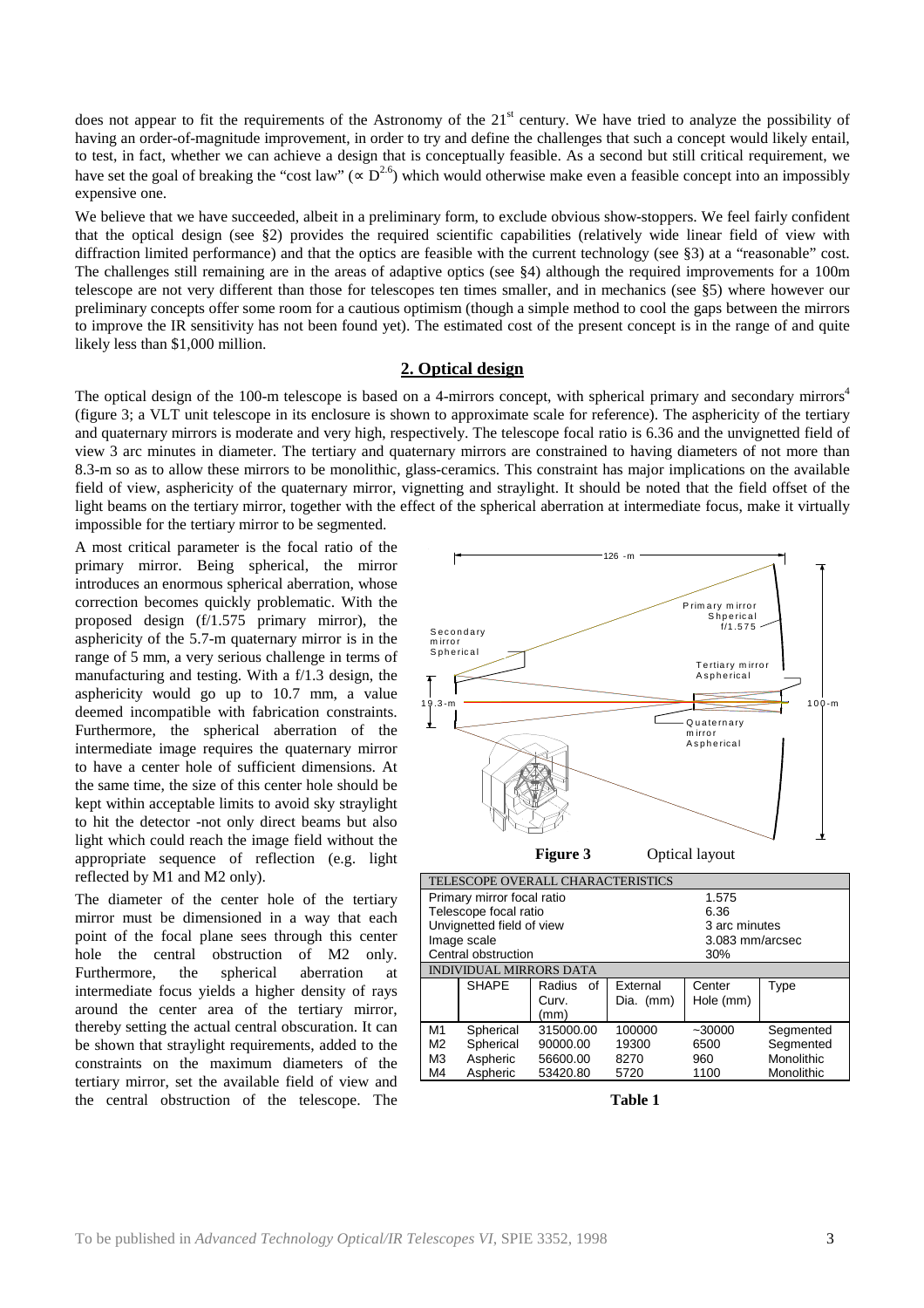

**Figure 4**. Spot-diagrams

telescope overall characteristics and optical design data are listed in table 1.

It should be noted that a relaxation of the focal ratio of the primary mirror to f/1.75 would allow the tertiary mirror to be spherical. However, the subsequent savings would most likely not be sufficient to balance the effect of the longer telescope structure.

The optical quality is better than 0.1 arc second RMS for the geometrical image at 3 arc minutes total field of view (figure 4). In adaptive mode, diffraction-limited observations would be possible over a total field of view of about 20 arc seconds in the visible -a figure which would require a 40k×40k detector. Indeed the limitation of the science field is likely to come from the detector size and relay optics rather than from the optical design. The diffraction limited field of view becomes substantially larger in the infrared (table 2).

The area outside the science field of view would serve essentially for telescope controls, including guiding, mirrors alignment, active deformations of the quaternary mirror, and phasing of the segments. A suitable methodology for segments phasing is to be identified; curvature sensing seems a promising solution 5 . In this respect, the experience of the *Keck*, *Gran Telescopio de Canarias* and *NGST* projects provides invaluable information.

As both primary and secondary mirrors are segmented, the target would be to phase sub-pupils within a specified field of view rather than phase the primary and secondary mirror independently. Detection of sub-pupils phase errors and possibly

| <b>Field radius</b>                      | $0.5 \mu m$ | $1.0 \mu m$ | $2.0 \mu m$ |  |
|------------------------------------------|-------------|-------------|-------------|--|
| axis                                     | 0.99        | 1.00        | 1.00        |  |
| 5 arcsec                                 | 0.96        | 0.99        | 1.00        |  |
| 10 arcsec                                | 0.83        | 0.95        | 0.99        |  |
| 15 arcsec                                | 0.55        | 0.86        | 0.96        |  |
| Table 2<br>Strehl ratio vs. field radius |             |             |             |  |

and wavelength

adaptive optics sensing on natural stars at intermediate focus, off-axis, is an option currently being addressed.

Finally, it is worth mentioning that substantial decenters of the secondary mirror (a few cm) can be coped with by a suitable combination of tilts of the tertiary and quaternary mirrors, without depointing; alignment tolerances of the secondary mirror should thereby be greatly relaxed.

# **3. Optical fabrication**

Two essential challenges underlie the fabrication of the optics of the 100-m OWL telescope: reasonable cost and lead-time for the primary mirror, feasibility for the highly aspheric quaternary mirror.

The current cost of primary mirrors of 8-10-m class telescopes is in the order of 0.5 MDM/ $m<sup>2</sup>$  and the production rate about 50 m<sup>2</sup> per year. Scaled to 100-m, these figures translate into 4,000 MDM and over a century. Hence a 100-m class telescope could not be realistically proposed unless the cost per  $m<sup>2</sup>$  and production rate could be improved by about an order of magnitude -a target already met by the Hobby-Ebberly project<sup>6</sup>. Serial production of identical segments (600 to 2000, depending on size) would bring the cost per unit area of the primary mirror down by a factor 4 to 5; the simple, spherical shape of segments should permit simpler, largely automated and cheaper processes, and thereby further gains in cost and lead-time. The proposed fabrication concepts aim at a lead-time in the range of 10-15 years for the optics, at a cost in the order of 500 Million DM -*a figure which could certainly be substantially reduced*, in view of the very conservative assumptions made herein.

## *Primary mirror segment geometry*

l

Segment size would be essentially set by trade-off between five criteria: diffraction effects, cost, fabrication rate, acceptable number of degrees of freedom (incl. positioning and number of segments eigenmodes under active control) and substrate material. The trade-off would be between 2-m class passive<sup>1</sup> segments made in thermally stable materials or moderately active 4-m class mirror of NTT type with a larger selection of possible materials. Larger diameters would imply unacceptably high risks (handling and processes) and are not considered herein.

<sup>&</sup>lt;sup>1</sup> In this context, passive or active refers to shape control.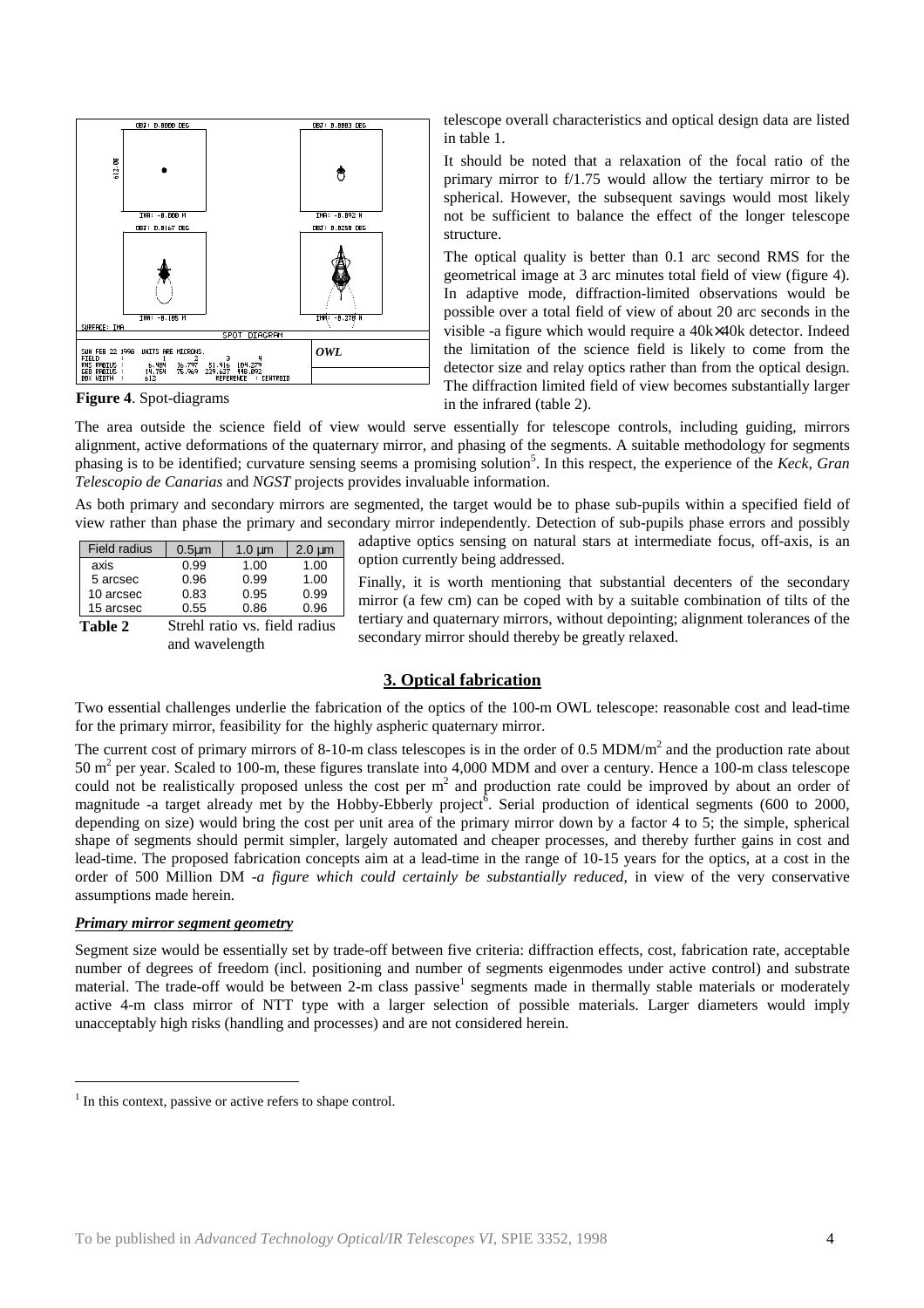At this point we tentatively assume a segment size of 2.3-m, a dimension which has the advantage of permitting standard transportation means (10 to 15 blanks or mirrors per 40 ft container) -a feature which has far from negligible impact on cost. With the possible exception of optical fabrication by replication, the technologies referred to are scaleable up to 4-m.

The geometry of the mirror is illustrated in figure 5. The number of segments to be produced is in the order of 2000, hence a required production rate of about 1 segment every 1.3 days (continuous process, 10 years of 250 working days).



**Figure 5** Layout of the primary mirror

In the following we shall take a very conservative approach and consider 150 mm thick, solid segments on 18-points whiffletree supports (assuming a mirror substrate having a stiffness comparable to that of glass-ceramics). A substantial reduction of thickness would certainly be possible and lead to a proportional reduction of cost and complexity.

#### *Mirror blanks*

-

Potential mirror substrates include SCHOTT Zerodur, Astro-Sital, Fused Silica, ULE, Silicon Carbide and Aluminum. Beryllium, siliconized SiC and SiC CVD would be ruled out for cost reasons. The thermal figures of merit of steel, pyrex and borosilicate glass are very unlikely to meet the requirements and these materials will not be considered further.

The selection of a suitable material would have to involve a number of performance- and production-related factors, two major ones being specific stiffness and thermal performance. Thermal aspects are reportedly a critical issue for a segmented mirror<sup>7,8</sup>. The issue seems to be 3-folds:

- 1º inhomogeneities of the Coefficient of Thermal Expansion (CTE) between segments, leading to variable focus errors from segment to segment;
- $2^{\circ}$  CTE inhomogeneities within individual segments, leading to higher spatial frequency errors than for a large monolithic mirror;
- 3º thermal gradients in the segments, which require the material to have a low ratio CTE / thermal conductivity

Nelson & al reported<sup>7</sup> about CTE homogeneity requirements in the  $3\times10^{-9}$  °K<sup>-1</sup> range for the Keck segments and opted for Zerodur. Aluminum and Silicon Carbide should, at this point, not be ruled out. Silicon Carbide<sup>2</sup> panels with a simple lightweight structure might become, in view of the required quantities, a competitive solution. It is however not known, at this stage, whether this material has the potential to meet the thermal performance requirements.

SiC is the most attractive material in terms of mass. The process used by *Céramiques & Composites* is intrinsically fast from pre-firing to cold blank in ~24 hrs. Hence there are reasonably good chances that a suitable production rate could be achieved. In view of the hardness of the material, particular attention would have to be paid in setting the process in a way to minimize machining/lapping after firing.

As of today the process is limited to up to ~40 mm thick plates, which would imply a simple structured design for the primary mirror segments. The current production facilities are limited to the ~1-m range, but REOSC is working with Céramiques & Composites to assess the feasibility of a 2- to 3-m class facility<sup>9</sup>.

Assuming a simple structured design the overall mass of a SiC primary mirror would be in the ~1000 tons range. The product is in a too early development phase to make any sensible cost estimate. The raw material is fairly cheap, but this advantage would be balanced by the need for an additional Si or SiC coating<sup>3</sup> and for a lightweight structure. In addition,

 $2$  e.g. SiC-100 by Céramiques & Composites; this is a one-phase material with the properties of pure SiC. The process starts with cold pressing of a SiC powder, mixed with a binding material (which will leak out upon firing). This substrate can be easily machined, than it is fired to ~1800 ºC. Shrinkage is about 14% but it is reportedly predictable to a sufficient accuracy to allow near-net shape blank manufacturing within ~0.2 to 0.5 mm of final dimensions. The substrate is however porous and requires a cladding prior to optical finishing (optical replication being a potential alternative).

<sup>3</sup> to cope with porosity; it is not clear today whether this coating could not be applied as a very thin layer *after polishing.*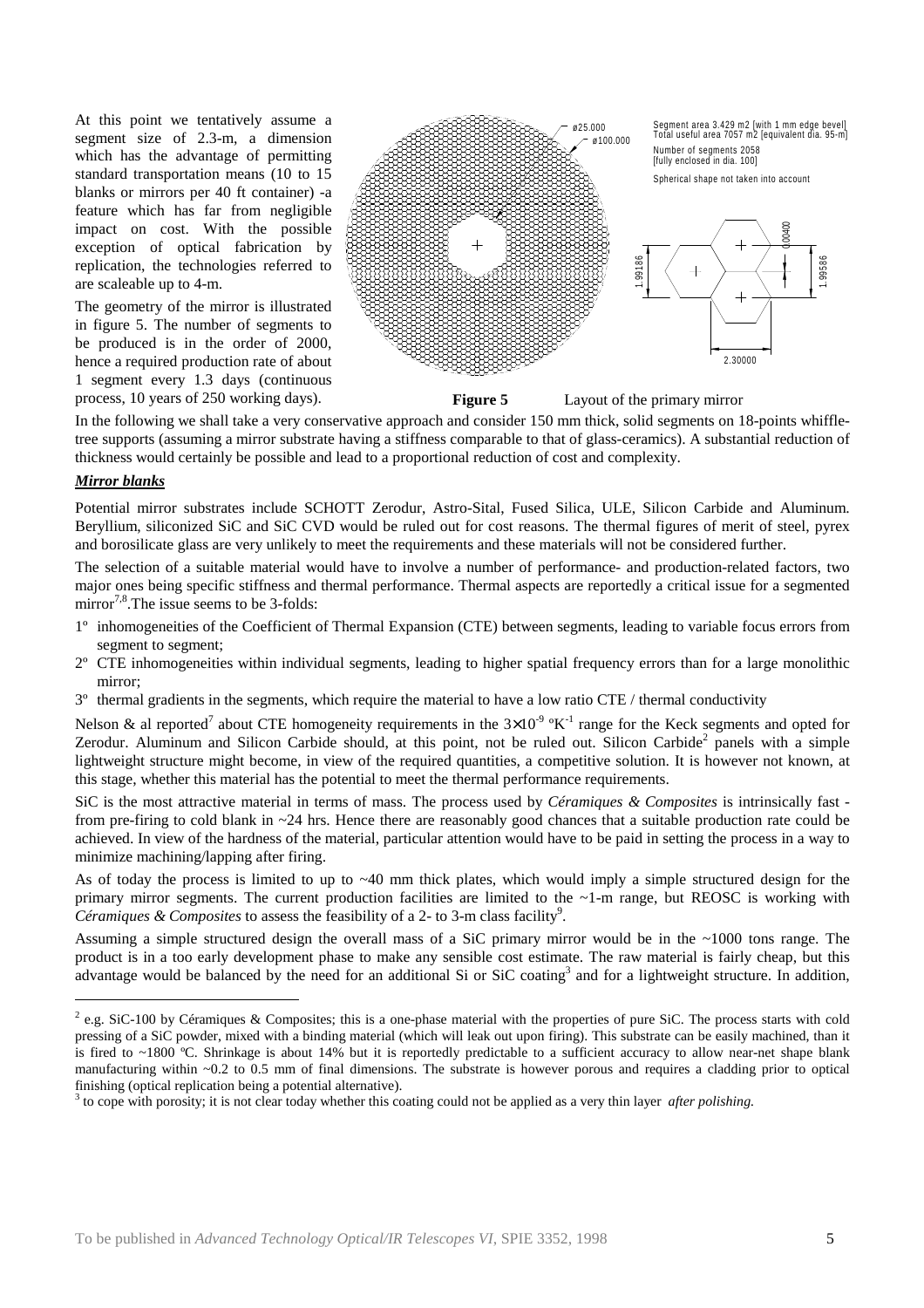any estimate would have to take into account the beneficial impact of the high stiffness of the material on the mirror cell and telescope structure designs.

With Zerodur or Astro-Sital, the overall mirror mass would be in the range of 3,000 t with 150-mm thick segments. In terms of raw material the required substrate production rate is within the reach of present technologies (Astro-Sital can reportedly be produced at a rate nearing 100 t per month).

The fabrication process for glass-ceramics is inherently "slow" because it requires slow thermal changes upon cooling, annealing and ceramization. However, tests made by SCHOTT within the framework of the VLT project show that direct ceramization after casting is possible for blanks up to the 4-m range. This should dramatically cut the overall duration of the process. In addition, the process could possibly be made continuous; figure 6 shows preliminary ideas on a possible production "line".





Assuming that one casting would lead to 3 useful blanks (hexagons 2.3-m diagonal, 15 cm thick), each cast would be approximately 9.2 t, 2.5-m diameter, 75 cm thick. The cast would be conveyed into a sieve where it would be cooled until solidification. Thereafter it would enter the ceramization furnace where it would be conveyed through areas having the temperature profile required for ceramization. After ceramization the cast would be inspected for inclusions and residual stresses, wire-cut into three hexagonal blanks, fixation holes would be drilled (if required by the design of the lateral support system), and the surfaces would be ground flat/spherical before packing. Depending on requirements, grinding of the flat surfaces (back, edges) could possibly be skipped.

In order to meet the required production rate of 1 blank per 1.3 days, and assuming a ceramization cycle of 90 days, the ceramization furnace would have to accommodate about 23 casts (for 3 blanks per cast) at any given time. Because of the low curvature, there are no concerns with respect to the grinding of the spherical surface. In this respect it must be pointed out that the improvements made by SCHOTT regarding the accuracy and smoothness of the VLT blanks would be a positive factor in reducing grinding time on the part of the optical manufacturer.

The limited lifetime of Zerodur melting tanks would probably require that the process be interrupted after 3-5 years for overhaul of the tank. The existing 8-m production facility could possibly be retrofitted, however to an extent essentially limited to the casting facility. Investments for a dedicated facility should be comparable to and possibly lower than the investments which were required to set up the VLT production facility. Prices for serial, standard quality and geometry Zerodur blanks (10 to 40 cm) is in the order of DM 130 per Kg. In view of the very large amount of substrates to be purchased, and provided that specifications do not differ substantially from standard quality, a cost reduction of 20 to 30% seems a reasonable assumption. With a 3,000 t overall mass, this leads to MDM 270-312 for the primary mirror blanks (segments in the 2 to 4-m range), plus investments for a suitable production facility. Thinner, 100-mm thick blanks, would bring the cost down to MDM 180-210.

Astro-Sital would lead to a price tag of MDM ~150-200 for the 150 mm thick mirror blanks. However, availability and prices over the next 20 years cannot be reasonably predicted.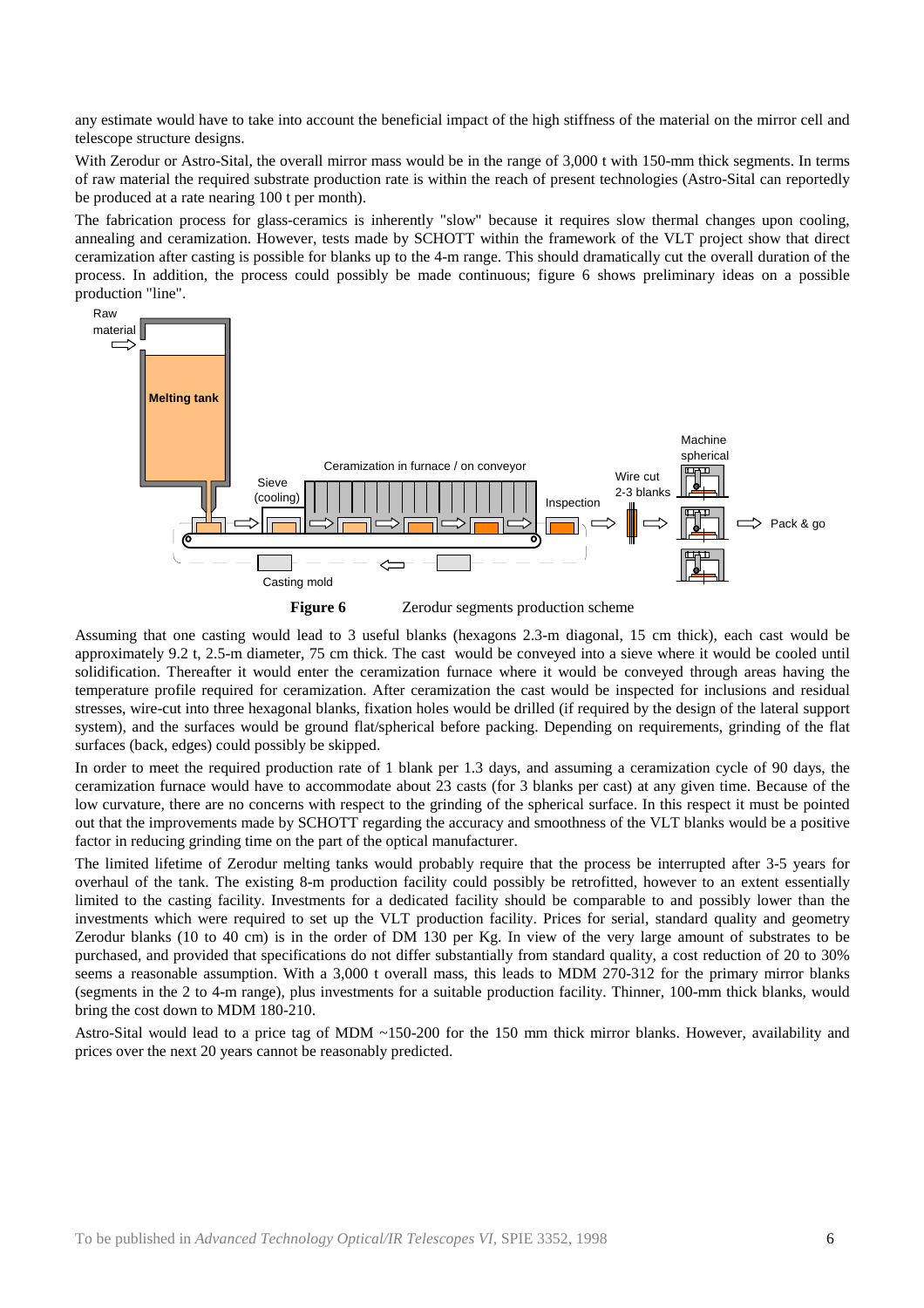## *Fabrication and testing of the primary mirror*

Two fabrication processes, replication and conventional polishing on annular machines, seem promising for the production of a large number of identical segments.

#### *Replication*

In the late 80's a development program was run by CERGA/Observatoire de la Côte d'Azur under ESO contract, to validate the replication technology in the 1-m range (with the aim at applying this technique for the production of the VLT secondary mirrors). The program was successful<sup>10</sup> and the technology selected for the fabrication of the VLT M2, until problems unrelated to the replication made ESO decide to change contractor.

A replicated optical surface is obtained by molding a thin (about 0.1 mm) layer of resin onto the surface of a rigid substrate. The latter must be shaped down to a surface accuracy which is one or two orders of magnitude lower than the final specification to be met. The four steps are schematically represented in figure 7 (production of a convex mirror from a concave matrix). During preparation the polished mold, which has the exact negative shape of the final mirrors to be produced, is cleaned and vacuum coated with an un-molding layer and possibly with the coatings of the finished mirror, arranged in reverse order. The substrate is cleaned as well.



Prior to injection the epoxy resin and the hardener are mixed to a highly homogeneous blend. After injection the resin is pressed between the mold and the substrate. Hardening takes about two days at room temperature after which un-molding can take place. A post-curing thermal cycle is necessary to ensure a complete chemical reaction. In total the replication process of a 1-m class mirror takes about two weeks. The replicated mirror can easily be measured interferometrically against the master.

The effect of surface stresses over areas larger than  $\sim$ 1 m<sup>2</sup> would have to be carefully investigated; as of today it cannot be guaranteed that the process would be viable for 2-m class segments or larger -but the advantages of the technology are worth giving it a try.

The epoxy layer must be protected from humidity by 2-3 layers of e.g.  $SiO<sub>2</sub>$ . The replicated surface is rather fragile as any scratch breaking through the protective coating will eventually permit humidity to reach the epoxy and

distort the surface. For the same reasons the process requires extremely clean conditions because dust particles on the master or on the substrate impair the durability of the replica.

Cleaning and re-coating are possible according to the same procedures as the ones applied to conventionally polished surfaces; care must however be taken to prevent scratches upon cleaning. Long-term durability on glass-ceramics substrates has been evaluated through dry/humid thermal cycles and the results were found positive (except in the occurrence of damages to the protective coating).

The process allows superb reproducibility of the replicated surface, with master-replica differences down to the  $\sim$ 5 nm RMS range and virtually no degradation of surface roughness. Replication would undoubtedly provide -by far- the highest repeatability of curvature. In addition, the technique virtually eliminates edge effect.

Replication may offer an alternative to polishing, but not to the complete figuring process. The substrate must still be brought within a few microns of the final shape. This could possibly be achieved by lapping on a suitable annular machine (see *Polishing* below).

## *Polishing*

Conventional polishing would become a viable solution only with machines having the capacity of processing simultaneously several mirrors.

An attractive solution would be to have the segments ground and polished on annular machines. The fabrication scheme is outlined in figure 8 (2-m class segments). Although primarily adapted to the production of flat surfaces, annular machines adapted to spherical surfaces have been successfully qualified for radii of curvature much lower than the one required here (~350-m). 8-m class machines would allow processing of batches of 5 segments. The first machine would serve for fine grinding, the second for rough polishing and the third for final polishing. Each segment would undergo about 20 actual days of figuring.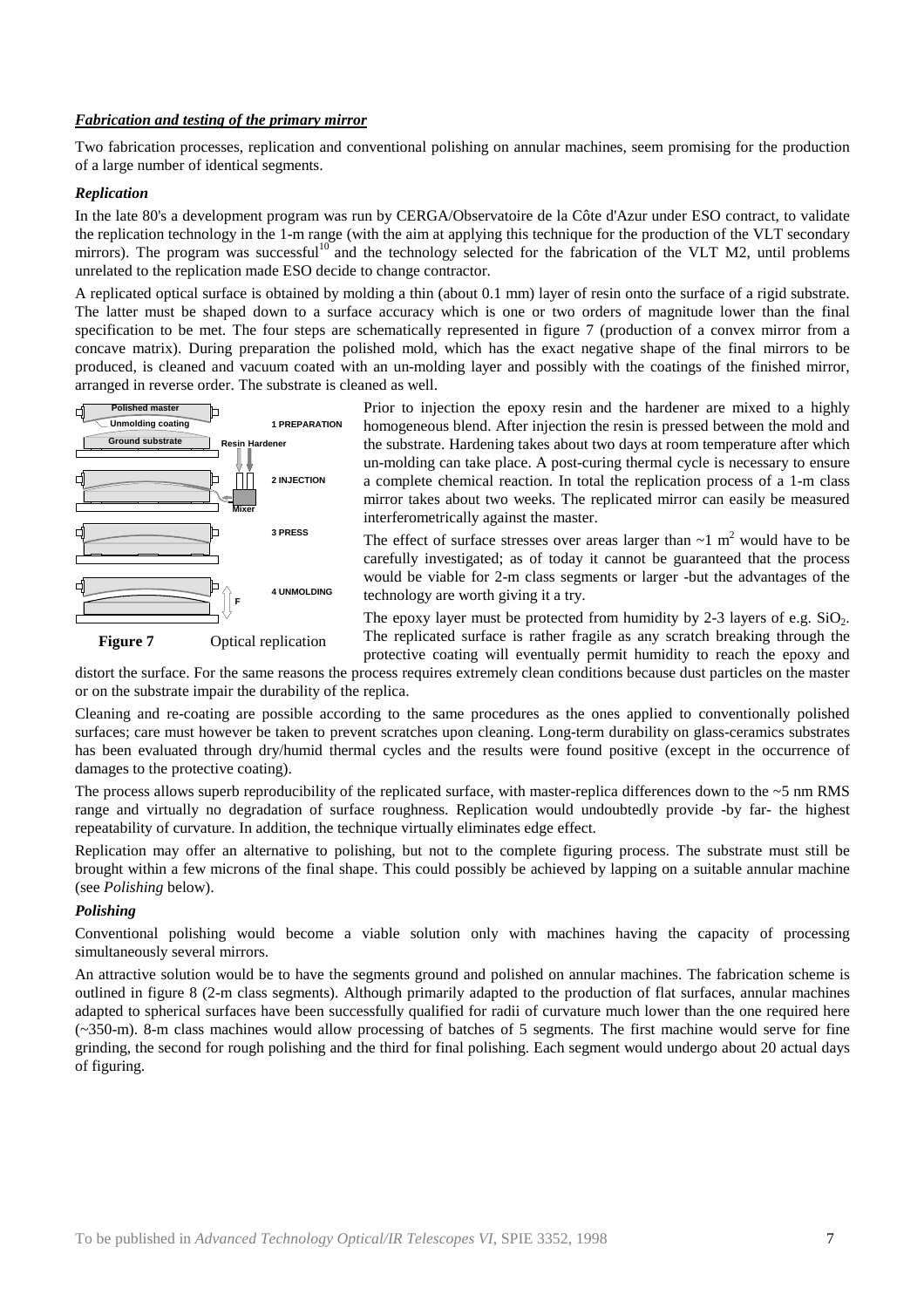The process is known to provide an excellent repeatability of curvature, and with proper settings produces virtually no edge effect. The grinding and polishing cycles are run uninterrupted; segments nearing but not fulfilling the specification could be put on a *waiting list* for a shortened re-polishing cycle.

The quality of such machine results from an equilibrium between the wear of the conditioner and of the rotating table; hence the conditioner would have to be periodically adjusted in position to prevent a progressive drift in curvature. The option of an active conditioner, with feedback from segments acceptance test data, could be investigated.

With the arrangement shown figure 8 (1 grinding machine and 2 polishing machines, 8-m tables), the production rate would be about 5 mirror every 7 days. It is assumed that the polishing machines would have a sufficient rate of success in producing mirrors meeting the specifications. If not, computer-controlled machines or ion-beam figuring facilities would have to be built for fine correction of the segments shapes.

Segments would be optically tested against a silica, convex matrix. The rear side of the matrix would be convex, so as to reduce the length of the set-up. Preliminary calculations show that a 10- to 15-m long set-up (distance from interferometer to matrix) could be envisaged.





**Figure 8** Optical figuring on annular polishing machines

Several preliminary cost estimates have been made for the optical fabrication of 2- to 4-m class segments, from blank delivery at the optical manufacturer's site to finished segment delivery at an overseas observatory site, within a 9- to 12 years lead-time. The estimates range from 120 MDM for 2-m class segments to 180 MDM for 4-m class, a noticeable part of the difference being attributable to transport costs, which rise sharply if the segments do not fit into standard containers.

Hence a total cost in the range 390-490 MDM for the primary mirror optics, unmounted, including material (Zerodur). It shall be noted that this figure is fully in-line with the actual prices for the primary mirror optics of the Hobby-Eberly telescope<sup>6</sup>.

## *Secondary mirror*

The secondary mirror segments would be 400, 600 and 800-mm to match primary mirror segments of 2, 3, and 4-m respectively. Matching of the segmentation patterns of the primary and secondary mirrors can evidently be fulfilled for the on-axis beam only and the mismatch will increase in the field of view. With the proposed optical prescription, segments gap and bevels at the level of the secondary mirror shall be  $1/5<sup>th</sup>$  of that at primary mirror level i.e. in the range of 1 mm or less. The segmentation patterns of the two mirrors would overlap up to about  $\pm 1.7$  arc seconds field of view. Matching of 1 secondary mirror segment with groups of 7 or 19 primary mirror segments could be an alternative to reduce the effect of the field-dependent mismatch.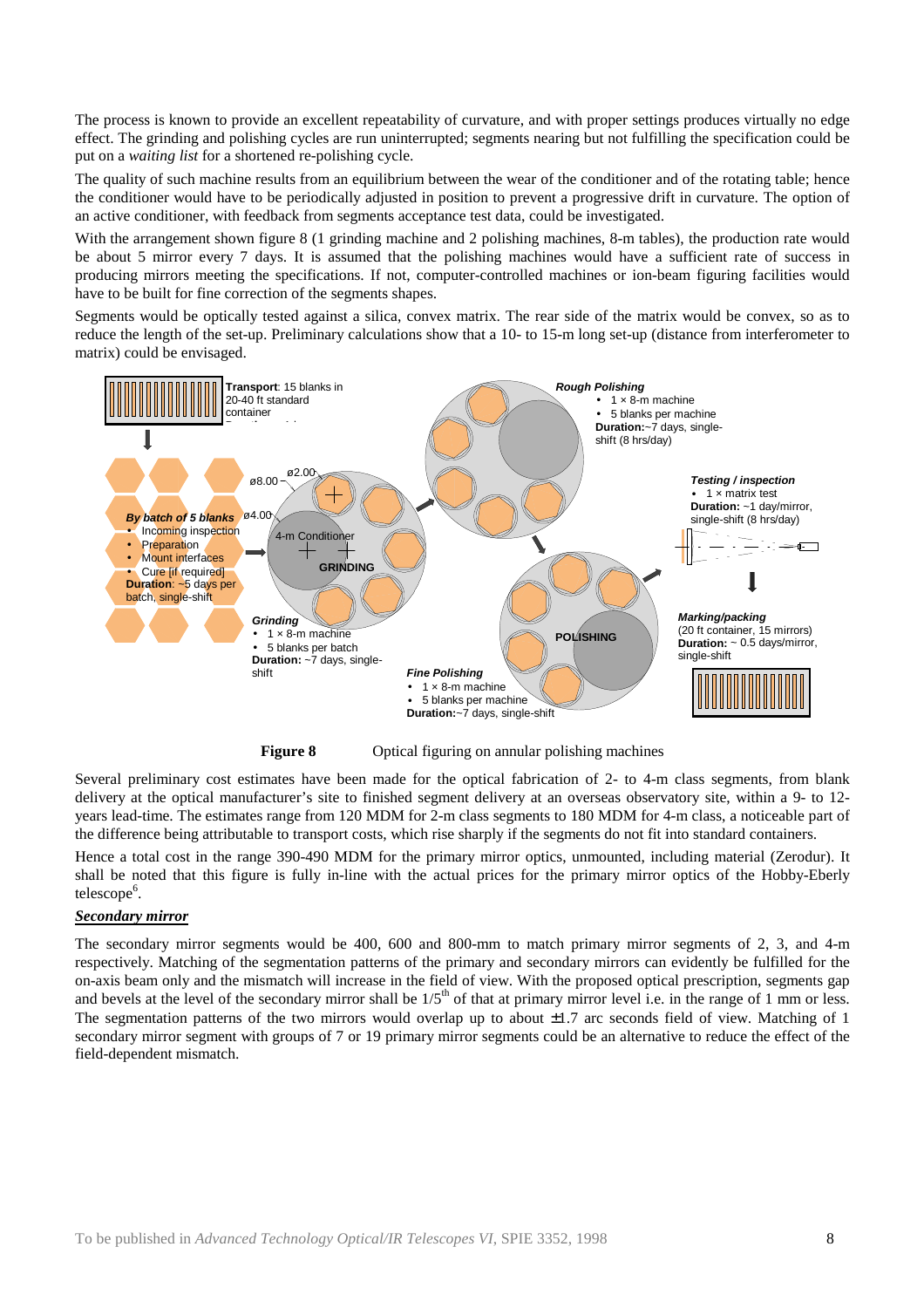The potential candidates for substrate material and the possible optical fabrication processes are essentially the same as for the primary mirror segments. Table 3 gives the thickness of segments, mass and cost of Zerodur blanks on the basis of a conventional aspect ratio of 1:8 and a price of DM 105/Kg (assuming a cost-reduction of 20% due to quantity).

If segments are made of SiC plates, the total mass of the secondary mirror would decrease by 40% in the most conservative case. A more expensive but still reasonably simple structured design would allow a mass saving of 60-80%. All sizes considered are within the reach of current production facilities.

For polishing, 2-m class annular machines (1 for grinding, 2 for polishing) would accommodate about 10-11 segments of 400 mm and be sufficient to achieve the required production rate (in single shift). The price tag for polishing would be in the range of 20 MDM, assuming a production time of  $\sim$ 10 years. Hence the total cost of the secondary mirror, ex works,

| Segment size (mm)               | 400   | 600  | 800   |
|---------------------------------|-------|------|-------|
| Thickness (mm)                  | 50.   | 75   | 100   |
| Segment mass (Kg)               | 15.9  | 53.7 | 127.2 |
| Total secondary mirror mass (t) | $-40$ | ~60  | $-76$ |
| Total cost (blanks only, MDM)   | $-4$  | -6   | -8    |
|                                 |       |      |       |

**Table 3**

l

uncoated, would be in the 20-30 MDM range. The segments could most likely receive a durable dielectric coating, which would remove the need for periodic re-coating.

A 3-points support system would probably be sufficient for 40-cm segments. 60 to 80-cm segments would most likely require 9-points support systems.

# *Tertiary and quaternary mirrors*

The 8.3-m tertiary mirror is similar in size and aspherization to the current 8-m class mirrors, the only significant difference residing in the fairly high radius of curvature. The mirror could be figured according to the same process as the VLT or Gemini mirrors; optical testing at center of curvature through a null-lens would require a 50-m high test tower (to be compared to 30-m for VLT and Gemini). The mirror would be a thin, about 200 mm thick Zerodur monolith. Suitable blanks are readily available at Schott. The mirror would be supported by a 150 points support system, much alike the passive stage of the support of the VLT primary mirrors.

The figuring of the 5.6-m quaternary mirror probably represents the greatest technological challenge for the production of the optics of OWL. Figuring the steep aspheric shape seems out of question. Indeed, the slope deviation with respect to the best fitting sphere<sup>4</sup> is about 15 times that of the VLT primary mirrors. The solution explored so far is to bend the mirror and polish out the residuals.

With the VLT, active change of the aspheric shape must be performed when the optical configuration is changed from Nasmyth to Cassegrain. The change of optical configuration requires the correction of about 20 µm of spherical aberration (wavefront) and is achieved by refocusing and applying a force distribution whose peak is about 400 N. The correction is achieved within an accuracy in the order of 1%, the limiting factor being essentially the discrete number of support rings. If the quaternary mirror of OWL were of the same material, had the same flexibility as the VLT primary mirrors and a comparable support system, the force required to achieve the aspheric shape would therefore be in the range of 160,000 N.

We propose to reduce this figure by increasing the flexibility and densifying the support system. Assuming a design of the support pads comparable to that of the VLT primary mirrors, taking into account thermal stresses in the bonded connection over the thermal range -10 to +25  $^{\circ}$ C, and assuming an acceptable level of local stresses of 5 Mpa, we come to a maximum acceptable force of about 7,000 N. With 350 support points on 9 rings, we come up with a thickness of 27 mm (Zerodur mirror), with residuals in the order of 12  $\mu$ m RMS (mechanical surface). Because of the requirement to generate a specific deformation of the mirror, the geometry of the support system could possibly be optimized with a view to reducing the peak force and improve the accuracy of the deformation. The radial thickness profile might also be optimized along the same lines.

Control of the first eigenmode (astigmatism) rather than accuracy of aspheric bending would be the dimensioning factor for the force accuracy. With a flexibility 10 times that of the VLT primary mirror, the force setting accuracy would have to be in the 0.01 N range. This requirement could be relaxed to about 0.1 N for the polishing support system.

In a first step, the mirror would be find-ground to the best fitting spherical shape. At that point, the residual deformation would be polished out; potentially suitable figuring technologies include either active tools<sup>11</sup>, membrane polishing<sup>12</sup>, or computer-controlled polishing<sup>13</sup>. During figuring the mirror would be passively supported i.e. bending forces would be

<sup>&</sup>lt;sup>4</sup> The best fitting sphere being defined herein as the sphere having the minimum gradient (slope) deviation with respect to the desired shape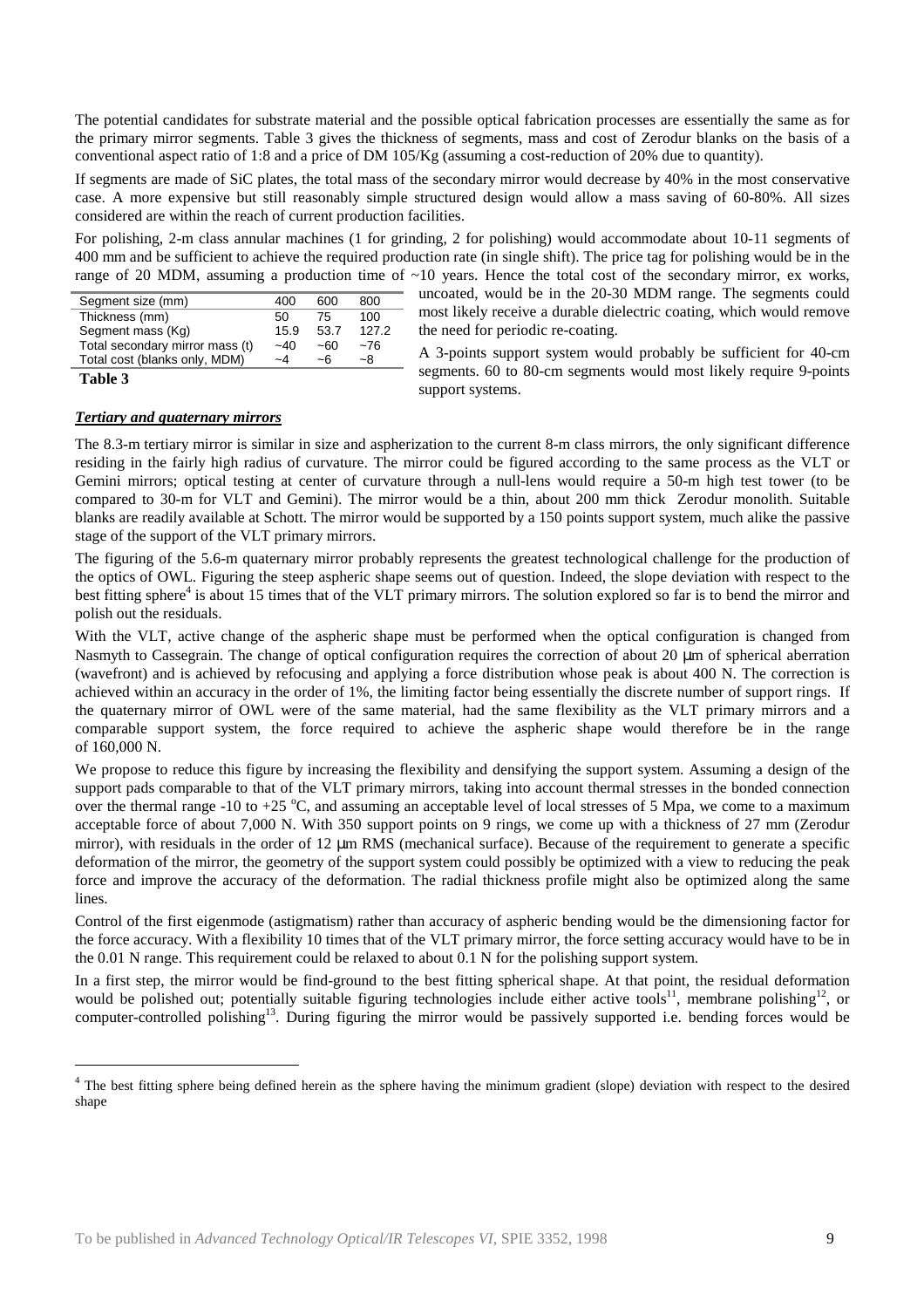applied for testing only, the mirror being thereupon supported on the same force field as the one to be applied in the telescope.

Testing of the highly aspheric surface in a time-efficient manner compatible with production constraints is another serious challenge. Two suitable options (not reproduced herein) have been identified so far; the first one is similar in its principle to the option proposed for the 25-m telescope<sup>14</sup> and has the advantage to ensure that the quaternary mirror is controlled with the tertiary mirror in the exact configuration to be used in the telescope. The corrector system would be made of a 1-m silica lens and a fast, 1.4-m diameter, diamond-turned aspheric mirror. The second option is much more compact but requires reconstruction from sub-pupils measurements, and the manufacturing of one or two 8-m class spherical mirrors and of an aspheric, 1.8-m diamond turned mirror.

In view of the risks involved and the development needed to come up with a viable solution, the cost of the quaternary mirror cannot, at this point, be reliably estimated. Assuming that a single facility is built for the production of the tertiary and quaternary mirrors, a cost in the 70 MDM range for the two mirrors seems a plausible guess.

## **4. Adaptive optics**

## *Gain and requirements*

We have already said that diffraction limited resolution is mandatory for this concept. It doubles the gain in limiting magnitude for unresolved objects, and provides a gain of 100 (near infrared) to up to 500 (visible) in angular resolution. It is well known that adaptive optics is better suited to large telescopes, for the following reasons :

- the collected energy increases as the square of the telescope diameter D and the angular resolution increases as the telescope diameter; therefore, at a fixed Strehl ratio (i.e. fixed phase error), the energy concentration increases as  $D^4$ ,
- the sensitivity to noise depends only upon the number of photons per spatial  $r_0$  and temporal  $\tau_0$  cells of the turbulence, therefore is independent of the telescope diameter,
- the overall isoplanatic angle  $\theta_0$  over which a given image quality is achieved, is basically independent of the telescope diameter, whereas the resolution increases as D. Therefore, the total resolution points in a compensated field increases as  $D^2$ .

This scaling assumes a fixed ratio between  $r_0$  and the distance between two compensation points (actuators), and a fixed compensation rate. Is that a problem? What does that imply ? We have identified two types of issues, technological issues and fundamental limitations. Table 4 presents the requirements of an adaptive optics system that would provide good Strehl ratio Sr  $\approx$  50% at visible wavelength and consequently almost perfect correction in the red and the near infrared (Sr > 90%). We also assume a site with excellent seeing (average  $r_0 \approx 25$ cm and  $\tau_0 > 5$  ms).

|               | Number of actuators        | 200000       |
|---------------|----------------------------|--------------|
| Bandwidth     |                            | $100$ Hz     |
| Number of LGS |                            | $\approx 10$ |
| Table 4:      | <b>OWL</b> Adaptive Optics |              |

requirements

## *Challenges*

*Mirror* : The overall phase excursion expected on a 100 meter baseline is approximately 70 microns PV, tip-tilt removed. Including an outer scale of 50 meters, given by most authors<sup>15, 16</sup>, leads to phase excursions of 30 microns PV (tip-tilt removed). This is not far from what is currently feasible (typically 10-20 microns, scaleable) with, for instance, piezostack mirrors. The idea would be to use a two (or three) stage compensation, consisting of a first mirror (e.g. piezostack) correcting the large amplitude, low spatial frequency modes, which means large stroke capabilities. A 50x50 actuator mirror, with a pupil size of 500 mm diameter, should allow to achieve the stroke requirements using the current technology. The second stage would consist in a device with a large number of degrees of freedom (actuator in the large sense, see table), small stroke requirements (typically below 5 microns with the above example of a 2000 actuator first stage corrector) and bandwidth requirements comparable to what is currently available (a few hundred hertz). Potential candidates for this are MEMS (micro-electromechanical systems) which already achieve stroke of the order of one micron and are scaleable to very large number of control points, or high density deformable mirrors as proposed for the NGST<sup>3</sup>. The advances of technology in this field make the availability of adequate components in the mid term highly probable.

*Wavefront sensor* : Already to date, phase derivative sensors could be used (Shack-Hartmann or shearing interferometers). The major issue here lies in the detector and the computers. Rates of 2 Gpixel/s are typical, which must be read out and processed. This is almost within reach of current detectors with full use of parallel output capabilities to achieve noiseless detection. Concerning computing power, the requirements are only a factor 300 to 400 above what is currently done for 8 m class AO. The emergence of extremely fast computers (optical or quantum computers) strengthen by the past progress in computing power during the last decades - factor 2 every 1.5 year- is very encouraging.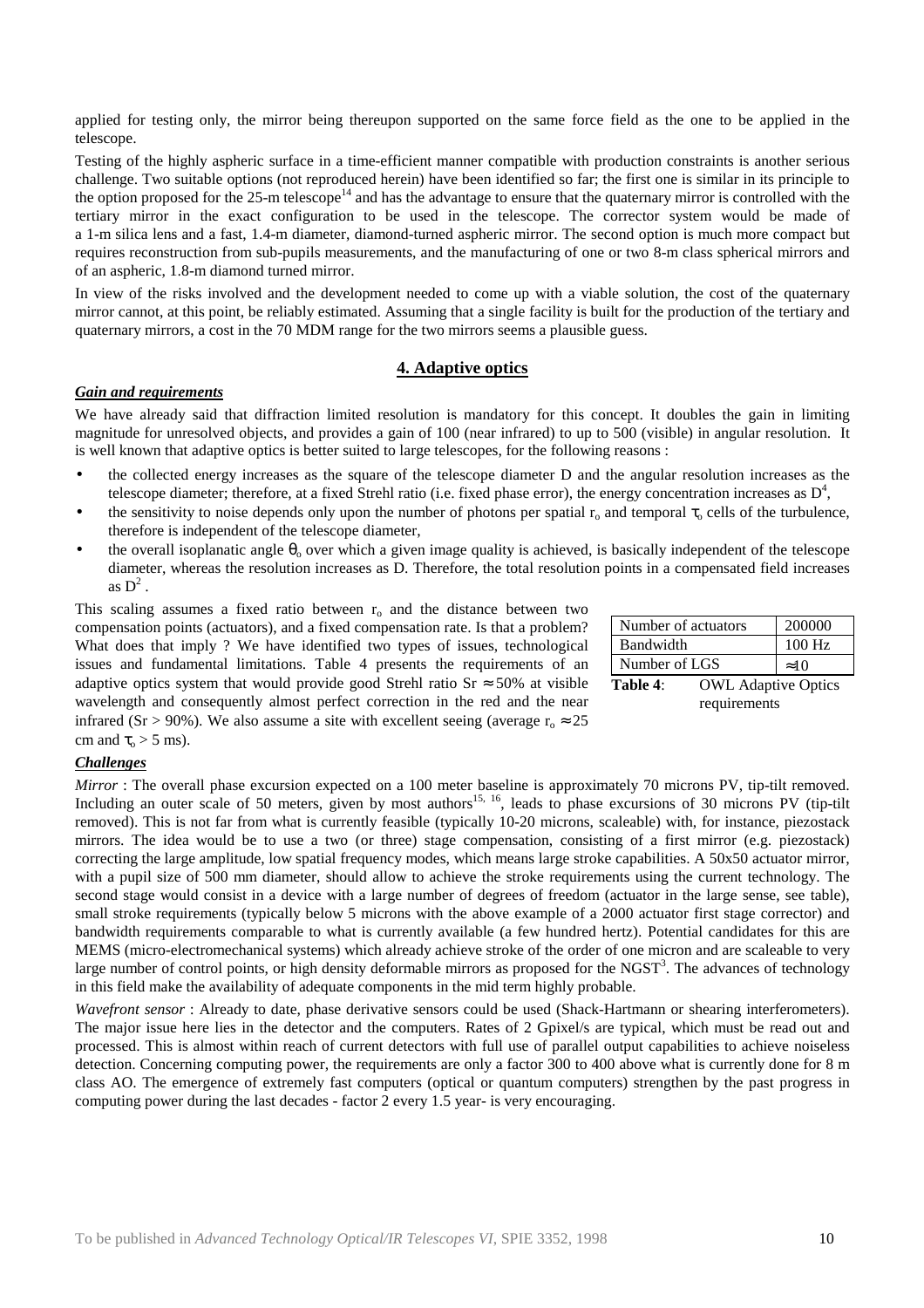*Laser guide stars* : The major issue here is the cone effect, whose magnitude is such that it prevents the use of a single guide star if good correction has to be achieved even in the NIR on such a large telescope. This problem is more of a fundamental nature. However, several solutions have already been proposed, the most encouraging being merging<sup>17</sup> and tomography<sup>18</sup>. They still have to be demonstrated but do not present insurmountable theoretical nor implementation problems. Tomography would require a few stars (4-10), independently of the telescope diameter, and is therefore the most attractive solution for our purpose. The power requirement per star only depends upon the wavelength at which one wants to compensate, so is comparable to what is aimed for in current LGS experiments, that is 10 to 20 W. As an alternative to laser guide stars, and in view of the extremely large aperture, the field available for tomography becomes sufficiently large to provide adequate sky coverage using solely bright natural guide stars<sup>19</sup>.

The full aperture gain one can benefit from in the tip-tilt sensing on natural guide star lead to limiting magnitude for the tiptilt guide star of at least m  $v = 23$  to 24. This, combined to the isoplanatic limitation lead to a full sky coverage at 2.2 microns. To get full sky coverage at shorter wavelengths is possible if one uses multi-conjugate adaptive optics to enlarge the compensated field of view, which is a natural by-product of tomography and the use of a multi-stage AO system as we consider here.

Adaptive optics is a key component of the 100-m OWL concept. In summary, if the problem of turbulence tomography is assumed solved, there is no fundamental limitation for AO going on such large telescopes, where the gain in angular resolution and detectivity can be huge. The technology for wavefront correctors, detectors and computers is not yet fully mature, but fast progress are being made that should make such high order systems possible in the horizon of 2010-2015. Rough estimate of the cost should be in the order of 100 MDM.

# **5. Mechanical structure, drives and bearing system**

## *The mechanical structure*

To investigate the OWL's mechanical feasibility, we have considered an alt-az structure with a altitude range of 30° to 90°, full azimuthal rotation. The concept foresees direct drives and tachometer, direct mounted encoder, motorized cable wraps, and hydrostatic bearing system on all axes.

## *The altitude structure (the "tube")*

The tube is designed using the *rocking chair* concept, which is found practical for these dimensions and masses. To the classical concept a lateral containment has been added to avoid lateral rocking of the tube out of the altitude plane.

The primary mirror is divided into four sectors about 90° wide, separated by four gaps 4m wide, and is supported on a half cylindrical cell based on a square modular structure, well suited for mass production and easy to assemble.

The four triangular truss structures which will hold the secondary, tertiary and quaternary mirrors are composed of two main tubes of 4 m diameter connected by beams to provide stiffness in the plane of the triangular structure. They have shown to be critical for the dynamic behavior of the telescope.

Figures 9 and 10 show models of possible configurations with first eigenfrequencies in the range of 1.6 Hz for the tube and 1.4 Hz for the entire movable structures. This value is obtained using a conventional and cheap material like steel. Better behavior could be obtained using composite materials (carbon fiber) or titanium alloy to decrease the mass of the structures which hold the secondary mirror unit.

We plan to study active means of controlling the dynamic behavior which may be localized on the structure itself, or be similar to the ESO VLT M2 field stabilization system, in order obtain good tracking performance at higher wind speed. We may envisage to protect the telescope from direct wind with fixed steel wind screens placed around the construction.

The lower part of the tube, the cell, is also built as trusses structure, and stiffness will be traded off against mass. The relative compactness and the favorable aspect ratio will favor the transmission of the control torque. The journals for the "altitude" hydrostatic bearing and the seats for the permanent magnets of the motors are placed in the bottom side of the "cell". The motor and the hydrostatic support is regularly distributed on the cell to provide support of the structure and to distribute the control torque most evenly.

## *The azimuth structure (the "fork")*

The fork is the structure that supports the tube and provides the capability to turn around the azimuthal, axis. It is divided into two parts with precisely defined functions:

• the lower part (flat) is the structural part: takes the load, transfers the reaction of the altitude control torque to the foundations and transfer to the tube the azimuth drives torque.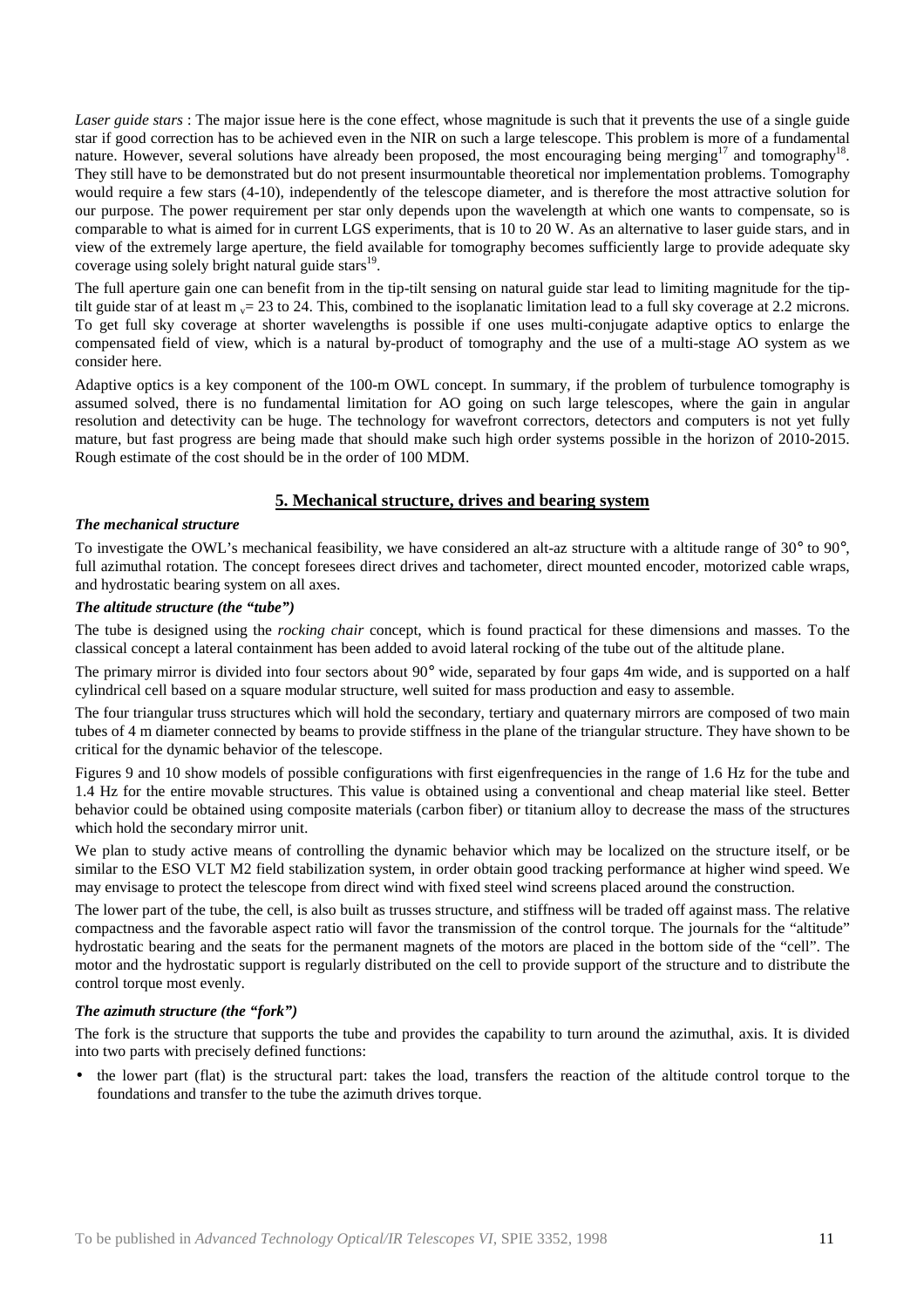• The upper part is mainly used to stabilize laterally the tube.

The simple shape is well suited to be built in concrete. The use of such a material can also allow to use water hydrostatic bearing system, as in the case of large rotating building like a stadium. It would be also possible to use a solution with an upper part made in steel and a lower part in concrete which would allow a lighter structure.



#### **Figure 9**

#### *The drives and the hydrostatic bearing system*

The segmented linear motors already used for the VLT find here their natural and best use due to the large diameters of the axes. The maximum acceleration should be kept within  $0.1\frac{9}{s^2}$  so to limit centrifugal effects at the outer diameter. For the same reason the maximum speed should be set around 0.1°/s.

The price trend of the permanent magnets and windings material is decreasing, and all the advantages of mass production are available. Due to the large inertia and the high stiffness required also hydraulic cylinders can be taken into consideration, especially to actuate the altitude axis.

The hydrostatic bearing system is based on the classic solution which uses oil as fluid. We consider worthwhile valuable to study the possibility to use water, where the materials allow, and also magnetic bearings. The latter are extremely stiff and would have the advantage not to have fluids circulating on the structure. This advantage is to be traded off against the power consumption.

At this early point, we believe that a first eigenfrequency of 1.6 Hz can already be considered a fairly good result, leading to a telescope which can reach a 0.5 Hz position loop bandwidth, allowing a good tracking performance in low wind speed condition (3 to 5 m/s). We will, however, continue to investigate other solutions, including but not limited to active ones, to improve the dynamic performance of the structure.

## *Time schedule and approximate cost*

The dimension of such a concept in terms of electro-mechanical construction and design is not unusual in the modern industry world. Oil platforms and large rotating stadiums are almost routine work.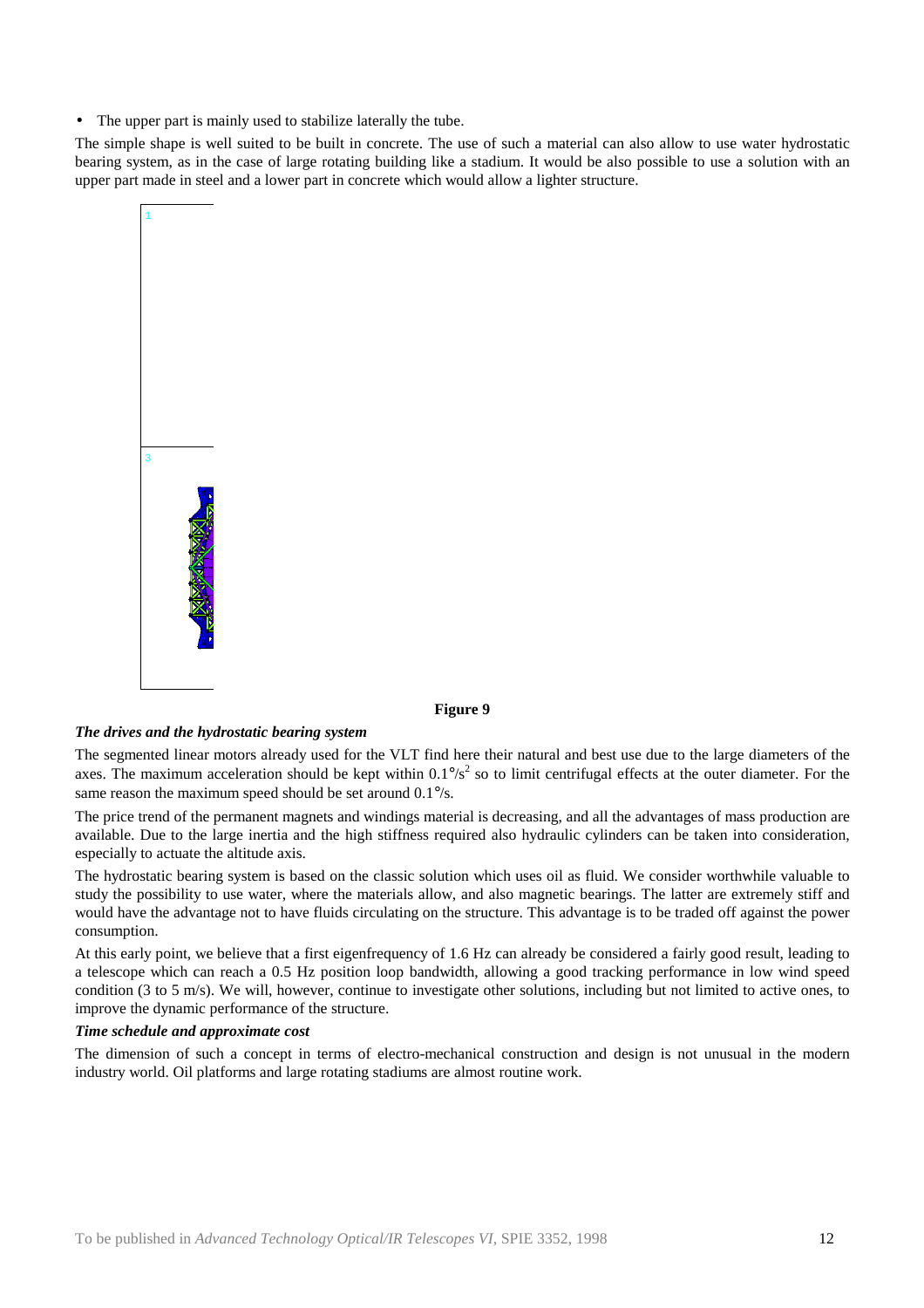On the basis of these preliminary considerations, the estimated time required to complete a viable conceptual design would be in the range of 3 years; detailed design and prototyping would require another 3 years. Taking into account that erection could most likely start before the end of the fabrication phase (assumed to be in the range of 5 years), our preliminary estimates are that an additional 9 years would be required for the mechanical structure, bearings and drives to enter into operation.

Cost estimates made on the basis of steel structures, hydrostatic bearings, linear drives and conventional encoder solutions lead to a figure in the 275 MDM range. This figure would increase by about 80 MDM if composite or titanium alloys are required at selected points in the structure, and by another 60 MDM with a mixed fork structure (steel + concrete). Civil construction, installations, mirror protection, transport and assembly would possibly be in the range of 215 MDM.

The cost of mirrors support systems is, at this point, fairly difficult to estimate. Scaling up the support system of the VLT primary mirrors on the basis of the number of degrees of freedom, taking into account the modular design inherent to the segmented solution and the large quantity of identical items to be produced, a figure of 200 MDM could be a plausible guess.

telescope "tube" (mirror cell not shown)

Extremely large telescopes in the 100-m range would have such unprecedented scientific effectiveness that their construction would constitute a milestone comparable to that of the invention of the telescope itself, and provide a truly revolutionary insight into the universe (figure 11). The modular concept and fabrication scheme of the 100-m OWL concept would allow major discoveries to occur even before completion, as progressive filling of the aperture would allow dedicated instruments to be built and already operated at an early stage, in parallel to the fabrication and integration of mirror segments, and with unprecedented resolution and sensitivity.

**6. Conclusions**

Preliminary assessments show that such breakthrough might very well become possible within the next decade. Current optical fabrication processes and active control of optical shapes seem already very close to meeting the requirements

underlying the fabrication of the optics; promising if not inevitable developments in the area of adaptive optics as well as control of segmented mirrors may very well lead to the same conclusions within a few years. A substantial effort is still to be put into mechanical design if the structure is to meet stiffness requirements in open loop; it should be pointed out, however, that the figures derived so far are almost completely non-optimized and design concepts only constitute starting points.

**Figure 10** Alternative design for the

Preliminary estimates lead to figures in the range of 10 to 15 years for fabrication, with a possible start of science operation within 9 years after start of fabrication, at a limited -but



**Figure 11** On the purpose of OWL

unequaled- potential which would ramp up to 100% within 15 years, and to a likely cost of 1 billion \$ (the estimated cost for the telescope optics, adaptive optics, and structures presented herein amounting to about 0.75 billion \$). It should be pointed out that this figure derives from generally pessimistic if not over-conservative assumptions -cf. the thickness of the primary mirror segments, about double of Keck's.

At this point, the authors conclude that the question which forms the title of the present article has a positive answer.